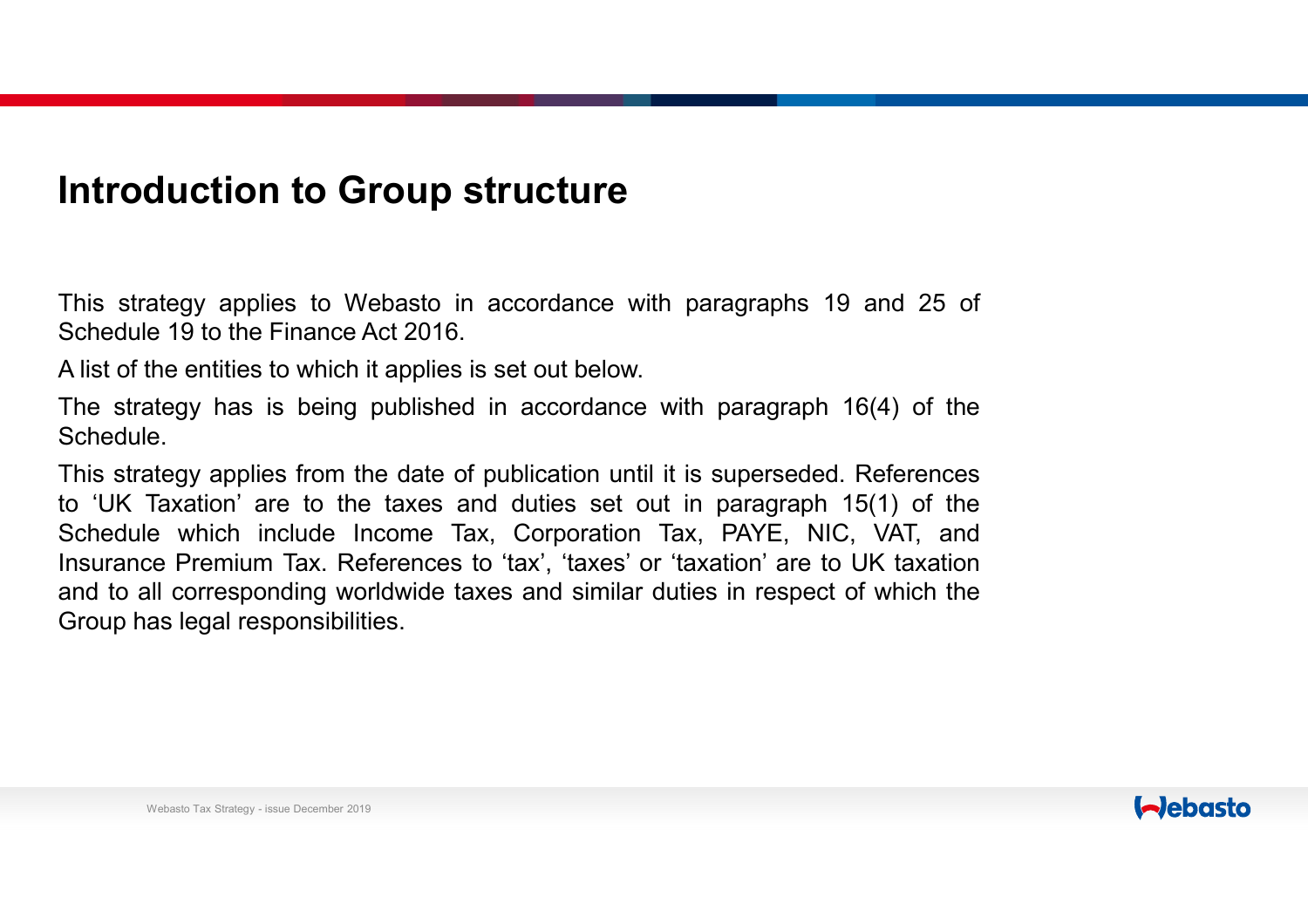# **Aim**

Webasto is committed to full compliance with all statutory obligations and full disclosure to relevant tax authorities. The group's tax affairs are managed in <sup>a</sup> way which takes into account the group's wider corporate reputation in line with Webasto's overall high standards of governance.

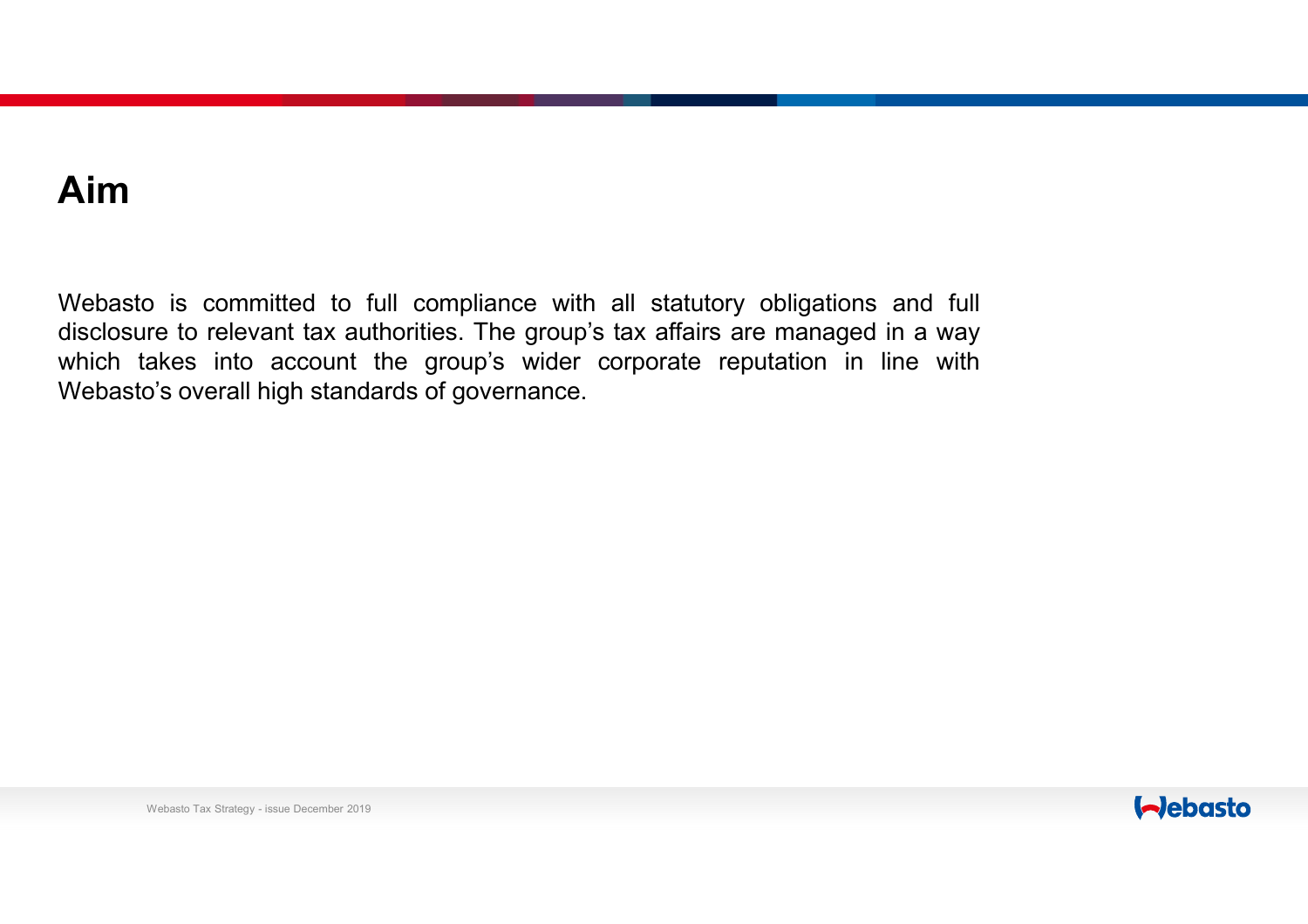# **Governance in relation to UK taxation**

- $\bullet$  Ultimate responsibility for Webasto's tax strategy and compliance rests with the Board of Webasto
- $\bullet$  The Finance Director is the Board member with executive responsibility for tax matters
- $\bullet$  Day-to-day management of Webasto's tax affairs is delegated to the Team leader Accounting, who reports to the Finance Director
- $\bullet$  The Board ensures that Webasto's tax strategy is one of the factors considered in all investments and significant business decisions taken



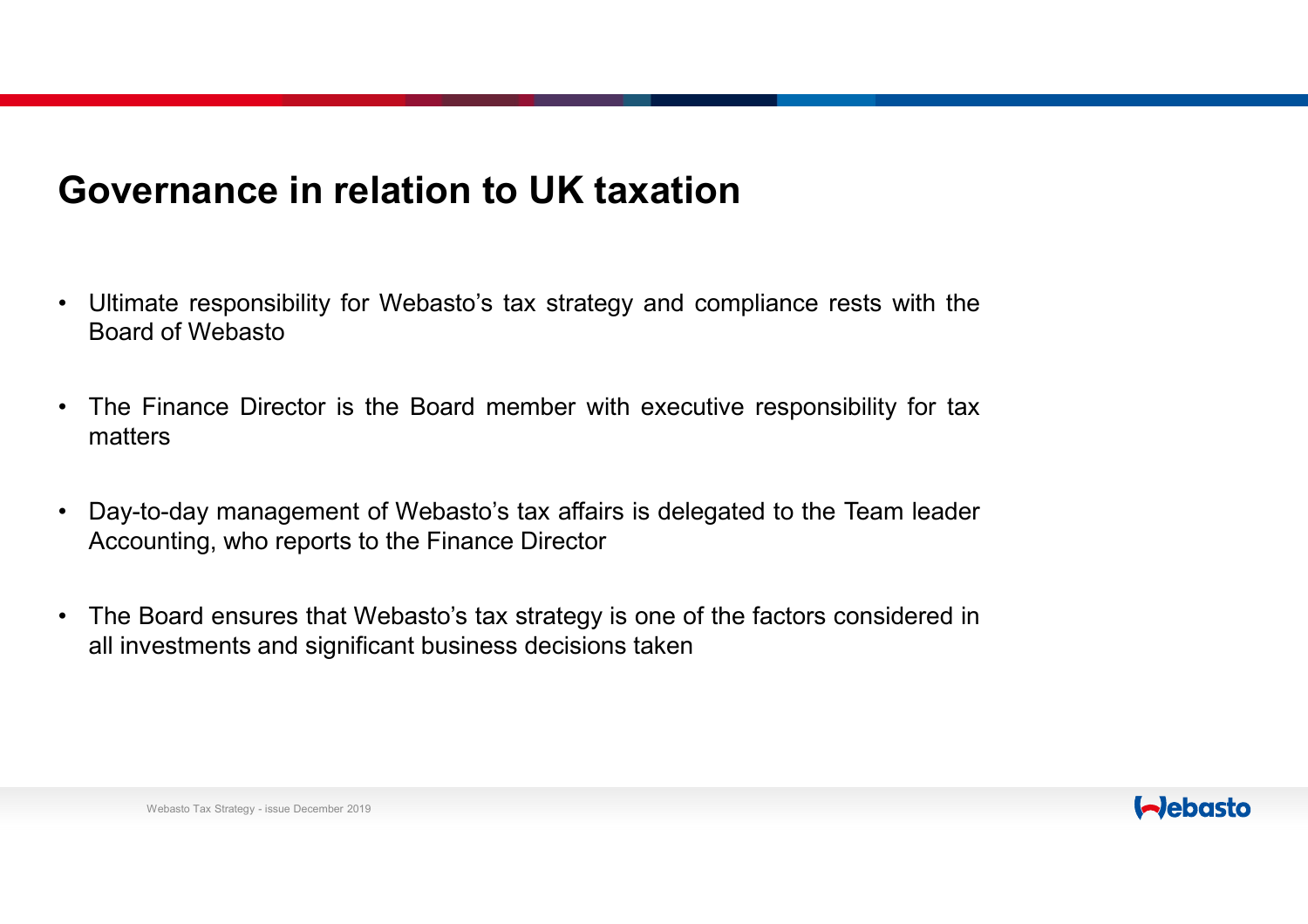# **Risk Management**

The Webasto Group based on Germany operates <sup>a</sup> tax tool helping each of its subsidiaries to be tax compliant

All tax matters are reviewed by Webasto's Group Tax competence centre

Appropriate & regular training is carried out for staff outside Tax team who manage or process matters which have tax implications

For every business transaction (sales, purchases, imports) documentation is provided and stored

Advice is sought from external advisers where appropriate (KPMG LLP)

#### Webasto Tax Strategy - issue December 2019

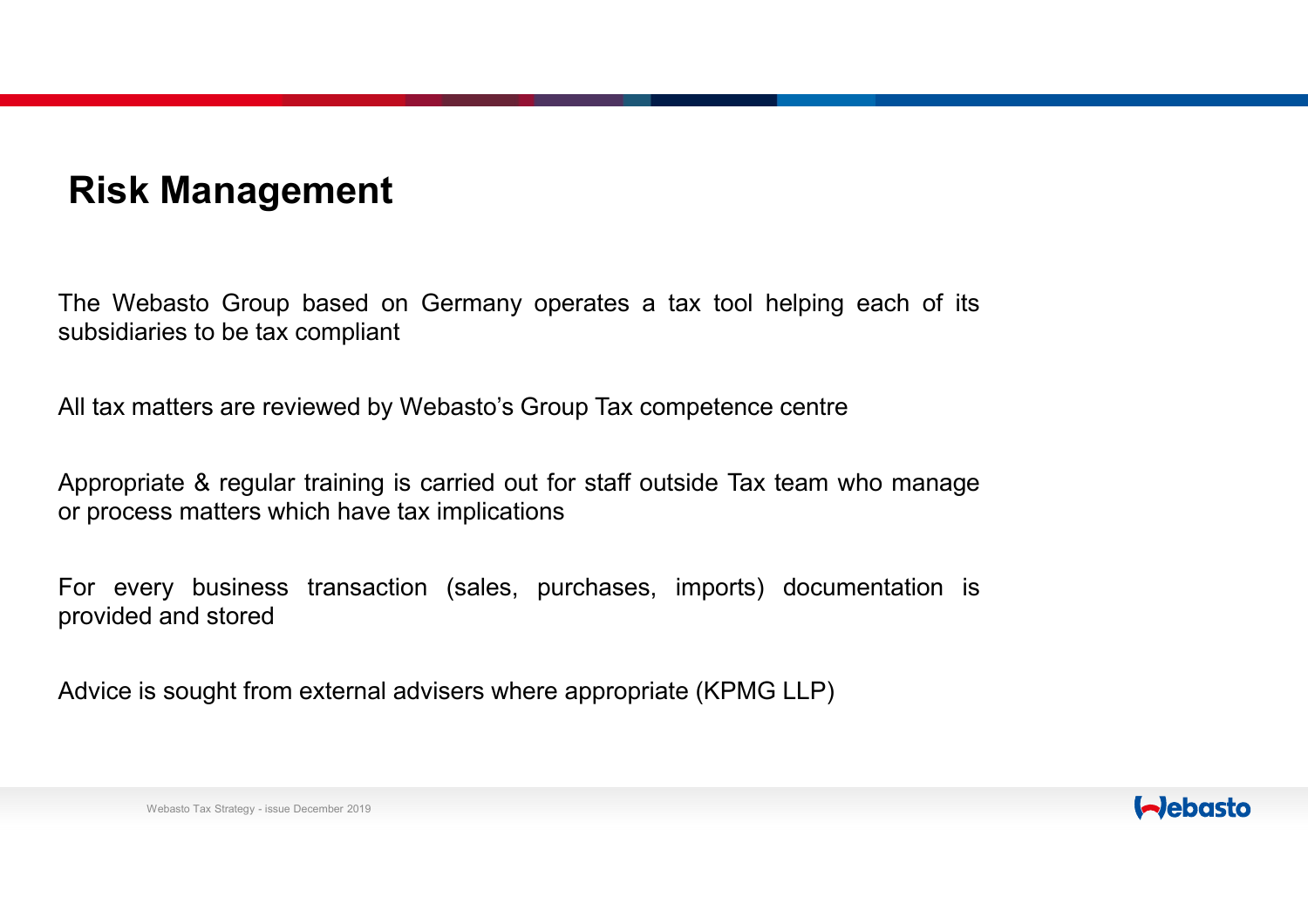# **Attitude towards tax planning and level of risk**

Webasto manages risks to ensure compliance with legal requirements in <sup>a</sup> manner which ensures payment of the right amount of tax.

When entering into commercial transactions, Webasto seeks to take advantage of available tax incentives, reliefs and exemptions in line with tax legislation.

For all new commercial transactions, advice of KPMG LLP is seeked.

All tax relevant transaction are also checked by Tax team in Webasto Headquarters in Germany

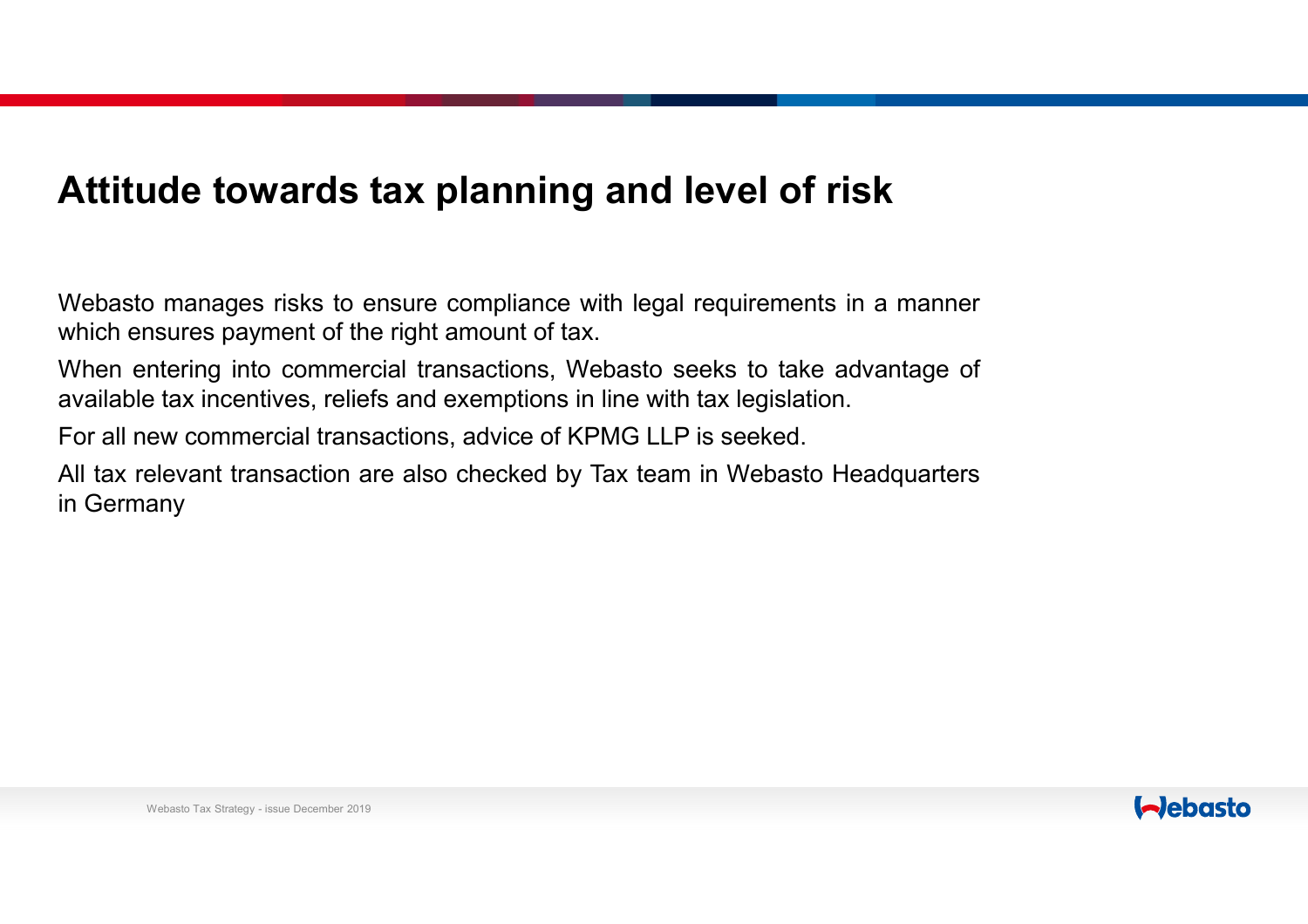# **Relationship with HMRC**

Webasto seeks to have <sup>a</sup> transparent and constructive relationship with HMRC through regular meetings and communication in respect of developments in Webasto's business, current, future and retrospective tax risks, and interpretation of the law in relation to all relevant taxes.

Any inadvertent errors in submissions made to HMRC are fully disclosed as soon as reasonably practicable after they are identified.

Any audit conducted by HMRC is fully supported by Accounting and Tax Team. All documentation is provided in due time.

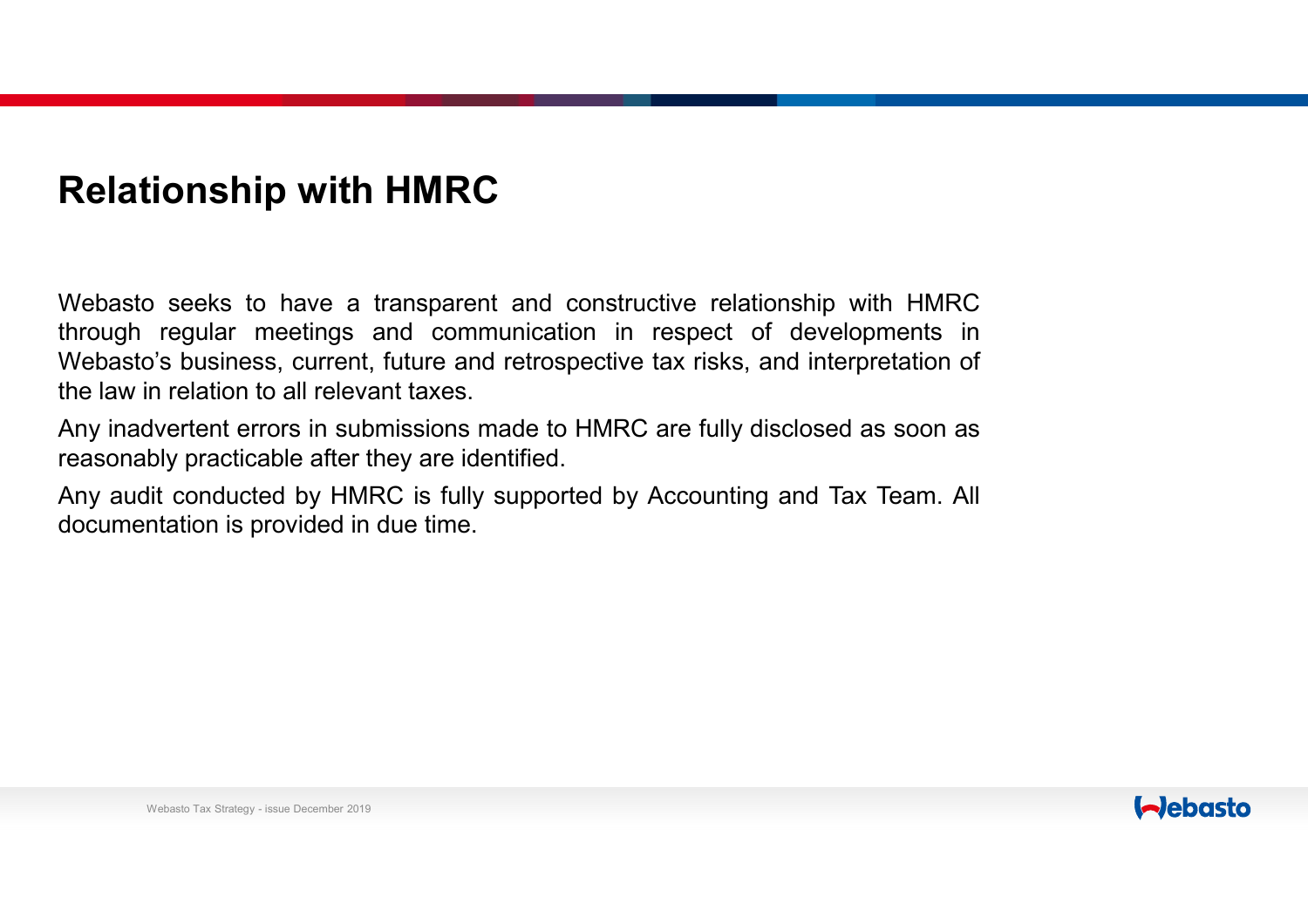# **Relationship with HMRC**

Current activities:

-Making Tax digital. Webasto has used the required digital link towards HMRC

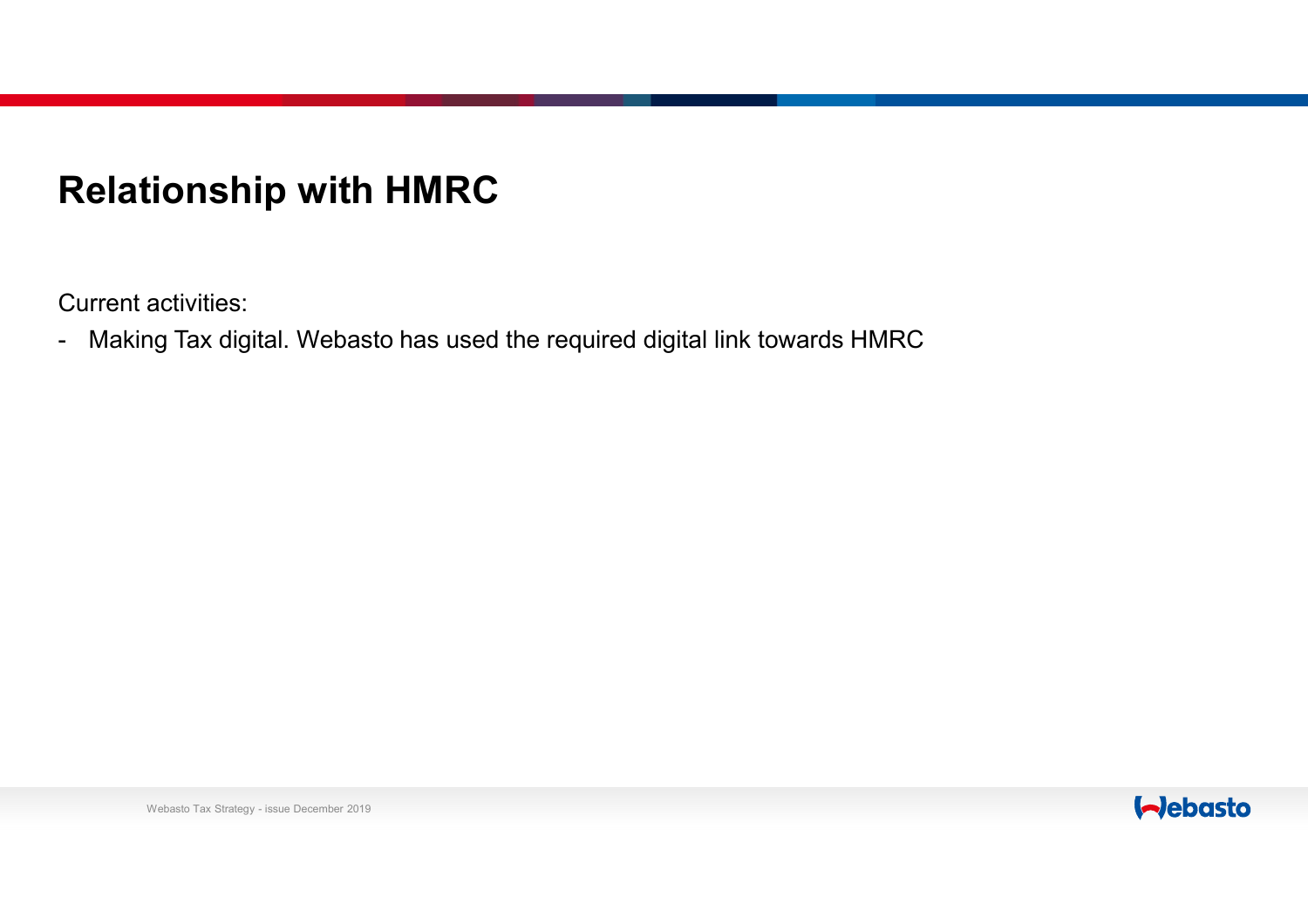# **Legal and ethical**

We act lawfully and with integrity and expect the same from our people, tax **authorities and other parties with whom we interact.**

In every respect our work shall be fully compliant with legal and regulatory requirements and in our behaviour we aspire to the highest professional and ethical standards.

We shall not act in such <sup>a</sup> way as to undermine the structure of the tax system.

We shall not entertain arrangements that evade tax or that rely, to any extent, in the authorities inability to collect it.

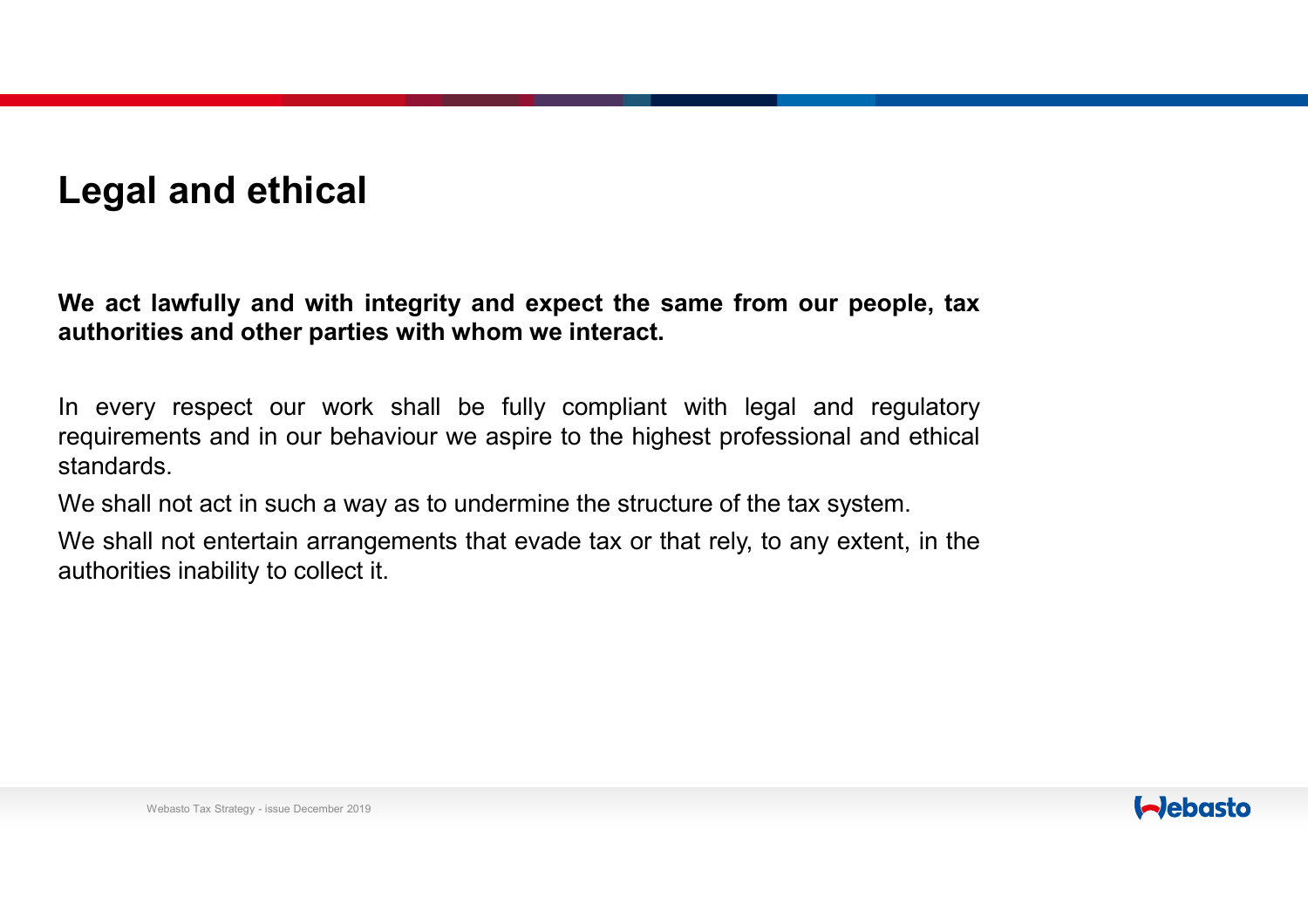# **Transparency**

We support a relationship with tax authorities, based upon mutual trust and **respect which will enable constructive dialogue and responsiveness by all parties in order to fulfil our responsibilities to our firms' clients.**

We shall comply with all our disclosure requirements Any documentation required by HMRC is accessible

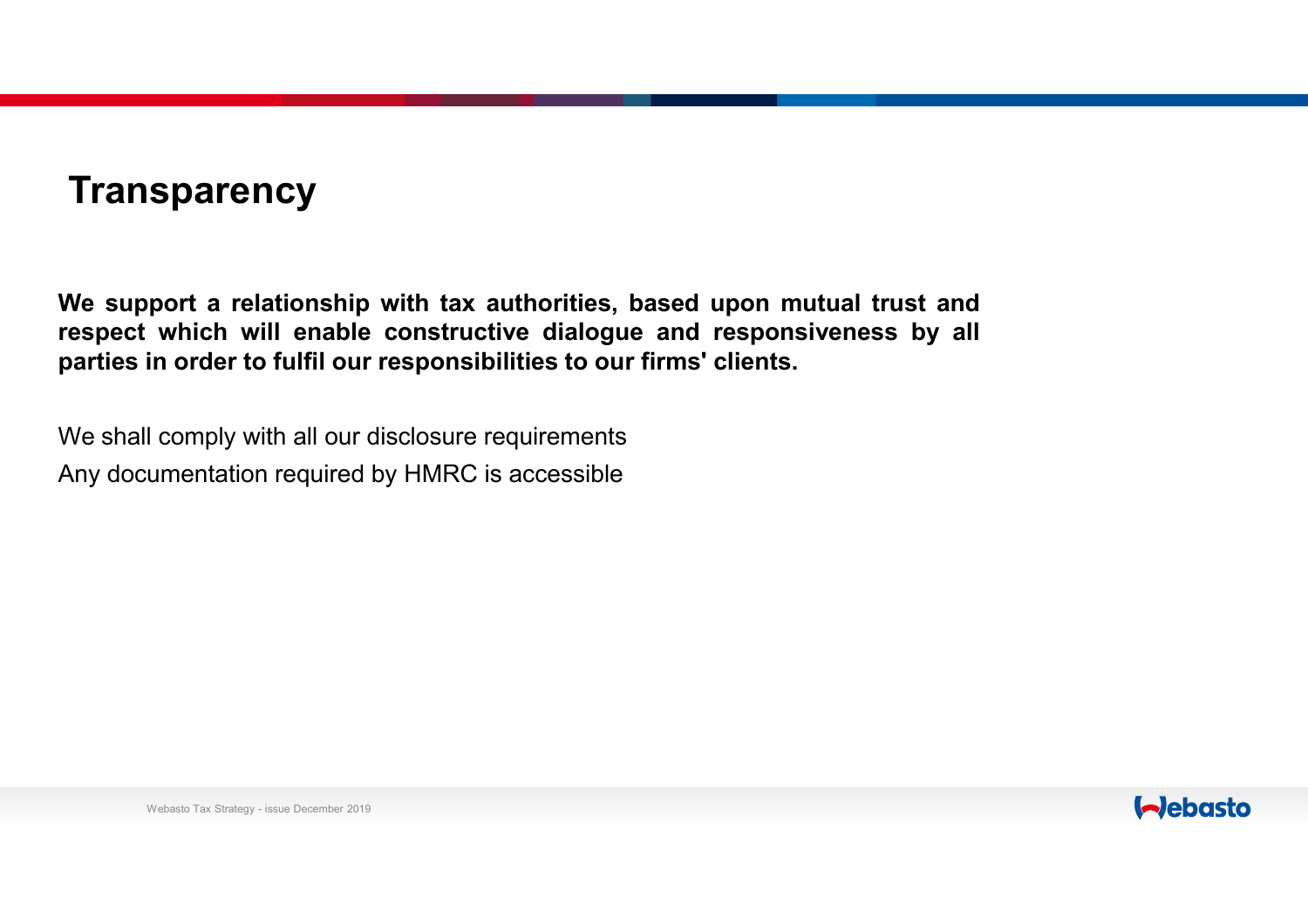# **Transparency**

#### **Current activities**

Webasto is currently enhancing the management system to monitor all imports made Guidance from Webasto Group headquarters is given with an updated internal Customs Guideline

This comprises import from non-EU as well as EU member countries in order to be able to also correctly track and declare imports considering BREXIT

This management system will help to document in <sup>a</sup> more transparent way, includes collaboration with agents declaring on behalf of Webasto, and checking the declarations itself to make sure duties are paid correctly